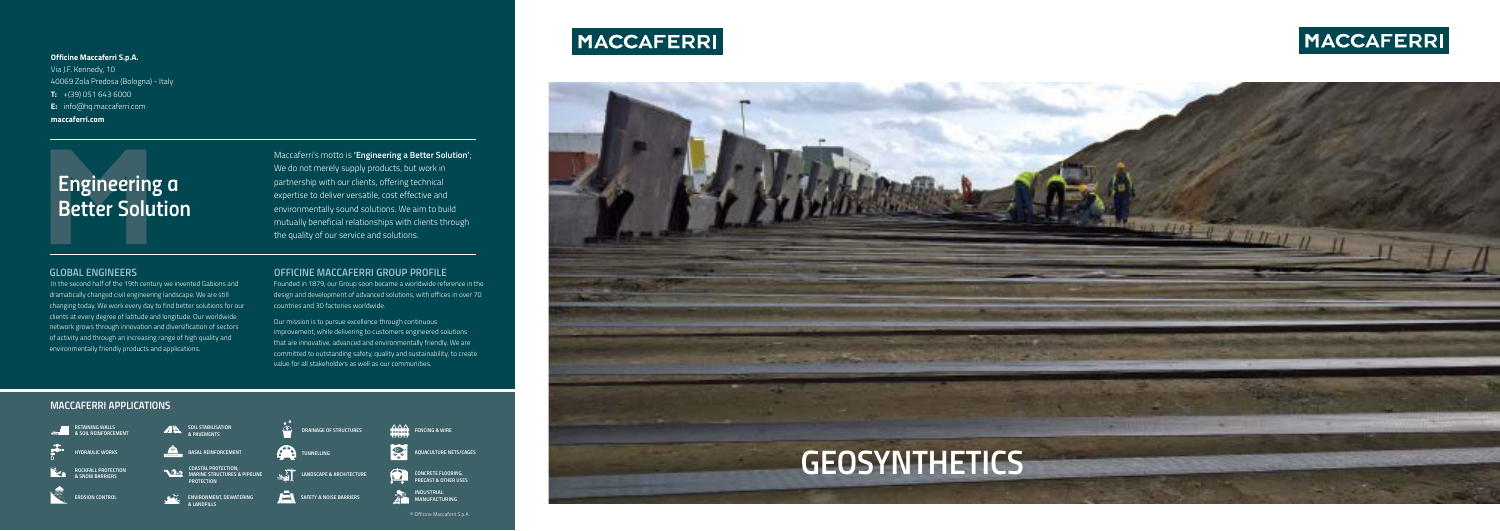With 140 years of history, 3000 employees, over 30 manufacturing facilities and local operations in 100 countries around the world, Maccaferri can truly claim to have a global presence with local focus.

The knowledge and capability to easily combine products and solutions enables Maccaferri to offer clients tailored solutions, optimising value and reducing project cost.

Maccaferri works with its clients to develop, manufacture, design and construct solutions for the construction industry.

Our geosynthetics products can be used to fullfil the following main functions:

- **M** Reinforcement
- **E** Stabilisation and Asphalt Reinforcement
- **M** Drainage
- **El** Separation, Filtration and Protection
- **Barrier Systems**
- **M** Erosion Protection



## **OUR CAPABILITIY A GLOBAL PARTNER FOR OUR CLIENTS**

Geosynthetics are used for countless applications including: to strengthen existing ground, improve its bearing capacity, make highways last longer, support embankments, stop landfill leachates contaminating the ground and limit erosion.

With defined technical characteristics and performance properties, geosynthetics are replacing the use of natural materials within construction. They are proven to reduce project cost and environmental impact compared with traditional construction methods.



## **INTRODUCTION: GEOSYNTHETICS WORLD**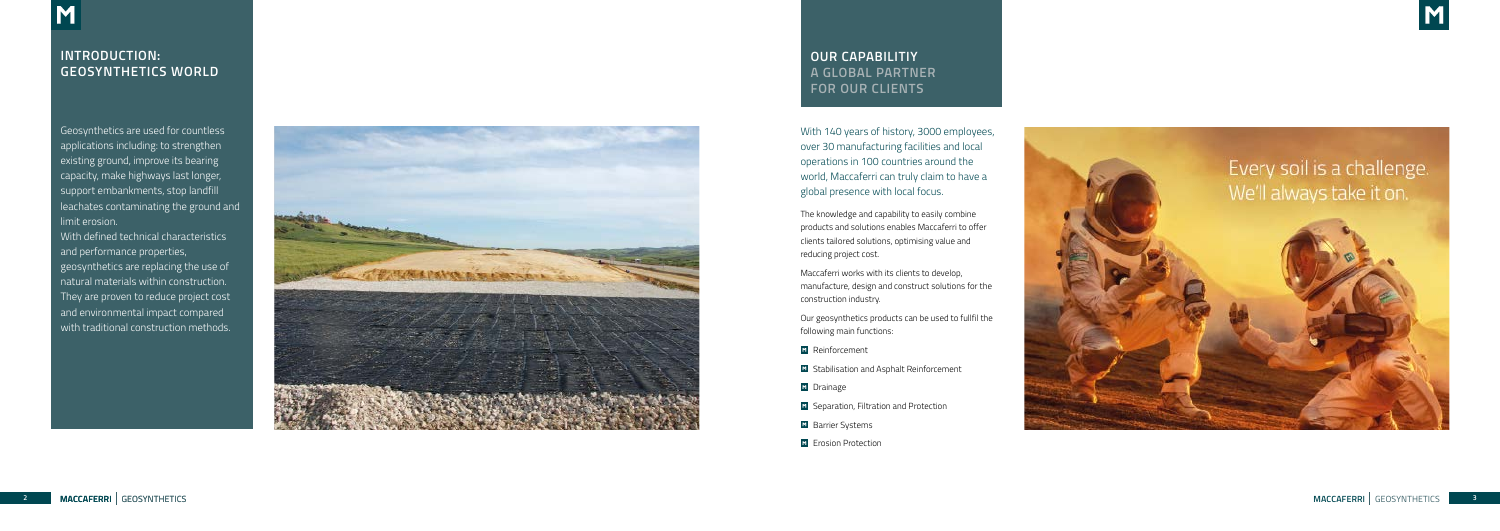**5 05**

## **REINFORCEMENT**

For over 30 years, geogrids have reinforced and strengthened soils, enabling the soil to perform better than it would in its unreinforced state, accommodating greater loads, standing at steeper angles and reducing settlement.



## **Slopes and Walls**

Maccaferri has a wide range of geogrids (with a variety of polymers, configurations and strengths) to maximise the opportunity to reuse site won materials as backfill to reinforced soil walls and slopes.

Cost savings and "carbon footprint" reductions through the use of geogrids can be substantial when compared to traditional solutions. Additional improvements can be realised through re-using site won material as structural backfill, saving the transportation of materials to and from the project site, embracing sustainability and reducing polluting truck movements.

Whether geogrids are used for small retaining walls in housing developments, or reinforced soil megastructure on infrastructure projects, Maccaferri offers cost-effective, value engineered scalable solutions.







## **Basal reinforcement and void spanning**

In use since 1977 and with strengths up to 1350 kN/m, Maccaferri's Paralink® provides performance and reassurance in the most demanding applications; embankments over piles or on soils subject to voids. For less demanding soil reinforcement applications, the woven composite, MacTex® C2, or woven polyester MacTex® W2, offer performance with value.

For heavy cohesive soils the MacTex® C2 + C2S range offer a good solution.

ParaLink and ParaGrid " are amongst the most tried and tested geogrids in the world offering 120 year desingn life and high performance. "





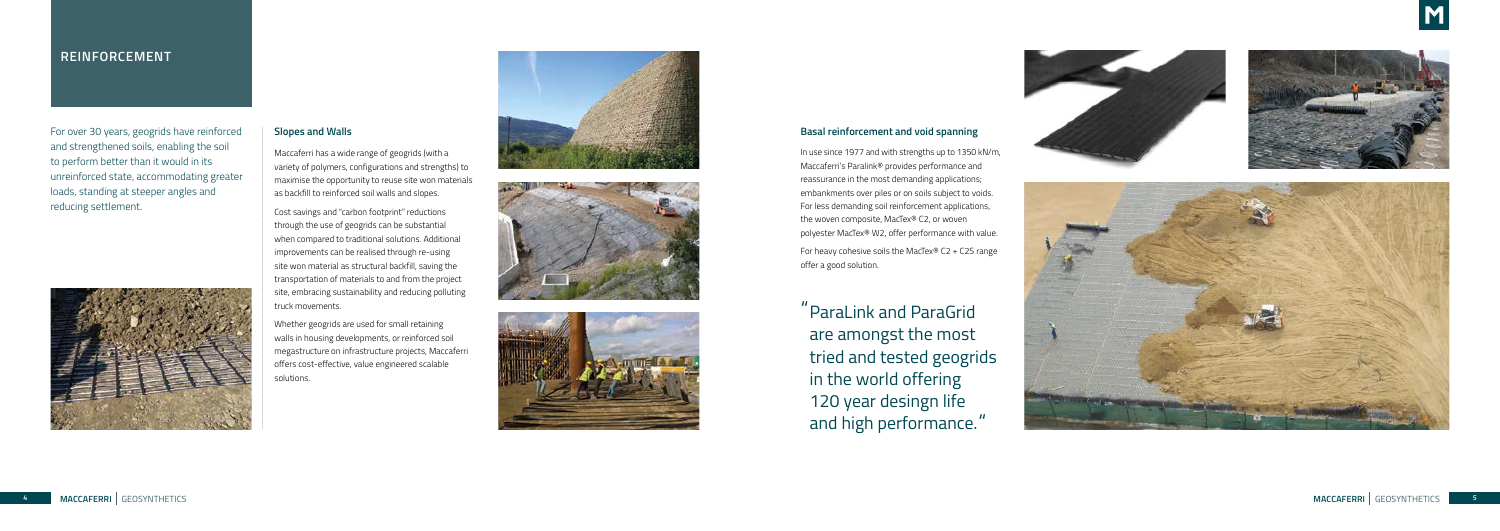## **STABILISATION & ASPHALT REINFORCEMENT**

Whether you are constructing a railway track-bed, gravel forestry track over soft soil, or resurfacing a multi-lane highway carrying many thousands of vehicles per day, we have the technical knowledge to improve rail track, road and asphalt pavement performance.

Maccaferri geogrids are used to extend the life of unbound and asphalt pavements; MacGrid® AR is a specific composite geogrid used to reduce reflective cracking within asphalt pavements and overlays. MacGrid® EG or MacGrid® WG S biaxial geogrids are used (often in combination with MacTex® geotextiles) to strengthen unbound pavements, reducing rutting and the thickness of granular material required.



## **DRAINAGE**

Excess, or uncontrolled water within soils can weaken them, causing numerous problems. The management of water behind retaining walls and civil engineering structures, beneath highways, inside tunnels and in environmnental capping solutions, is one of the most important aspects influencing the long term performance of that structure.

The MacDrain® range are geo-composites for drainage, manufactured with a rigid or flexible polymeric core, providing a free conduit for water and fluid flow, from the adjacent materials. Geotextiles, or geomembranes, bonded to one or both sides of the core ensure filtration, separation, waterproofing and protection of the core.

With lab-tested performance and quality controlled manufacturing, MacDrain® can replace traditional gravel drainage, offering faster installation, quantifiable performance and construction cost savings. Additionally, the reduction of gravel extraction and truck movements to and from the project site, serve to reduce project environmental impact.







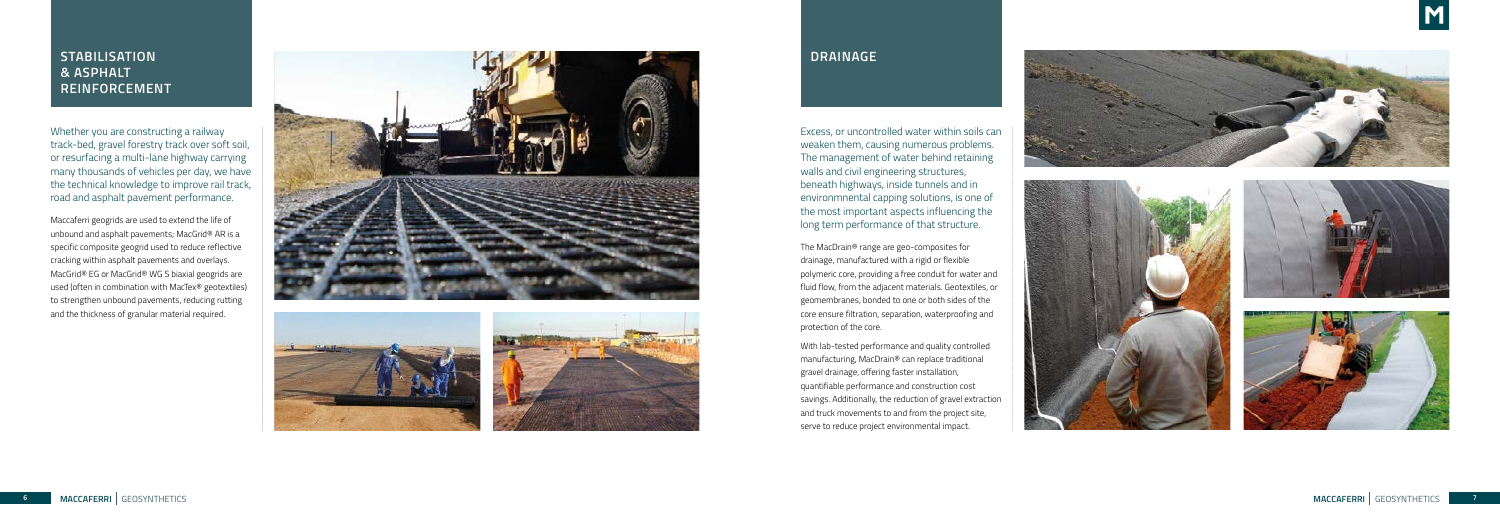## **SEPARATION/ FILTRATION/ PROTECTION**

Our geotextile are currently used in many geotechnical and hydraulic engineering applications.

MacTex® geotextiles are used to replace the traditional methods of:

- **E** Separating and filtering two distinct soils or layers and preventing cross-contamination
- **Protecting membranes or other vulnerable** structures
- $\blacksquare$  Improving the bearing capacity of weak soils

The wide range of products is augmented by Maccaferri's capability to develop and manufacture specific textiles to suit individual projects.

In dewatering, industrial or contaminated slurries can be pumped into the MacTube®. Once the slurry has dried, it can be disposed of far more safely and cost effectively, than wet slurried material.













Geomembranes are used to prevent the migration of fluids from one location to another; for example, lining landfills to stop leachate polluting groundwater, controlling groundwater entering tunnels or creating attenuation ponds within developments.

Maccaferri MacLine® geomembranes and geosynthetic clay liners are available in a variety of thicknesses and compositions to suit applications such as mining heap leach pads, settlement lagoons, landfills, tunnels and many other specialist applications.

MacLine® products are often used in conjunction with MacDrain® geocomposites and MacTex® geotextiles providing a complete solution to capture, contain and drain fluids.

MacMat® R, MacGrid® T or MacWeb™ can be used to secure a layer of topsoil on the membrane, facilitating revegetation.





## **BARRIER SYSTEMS**